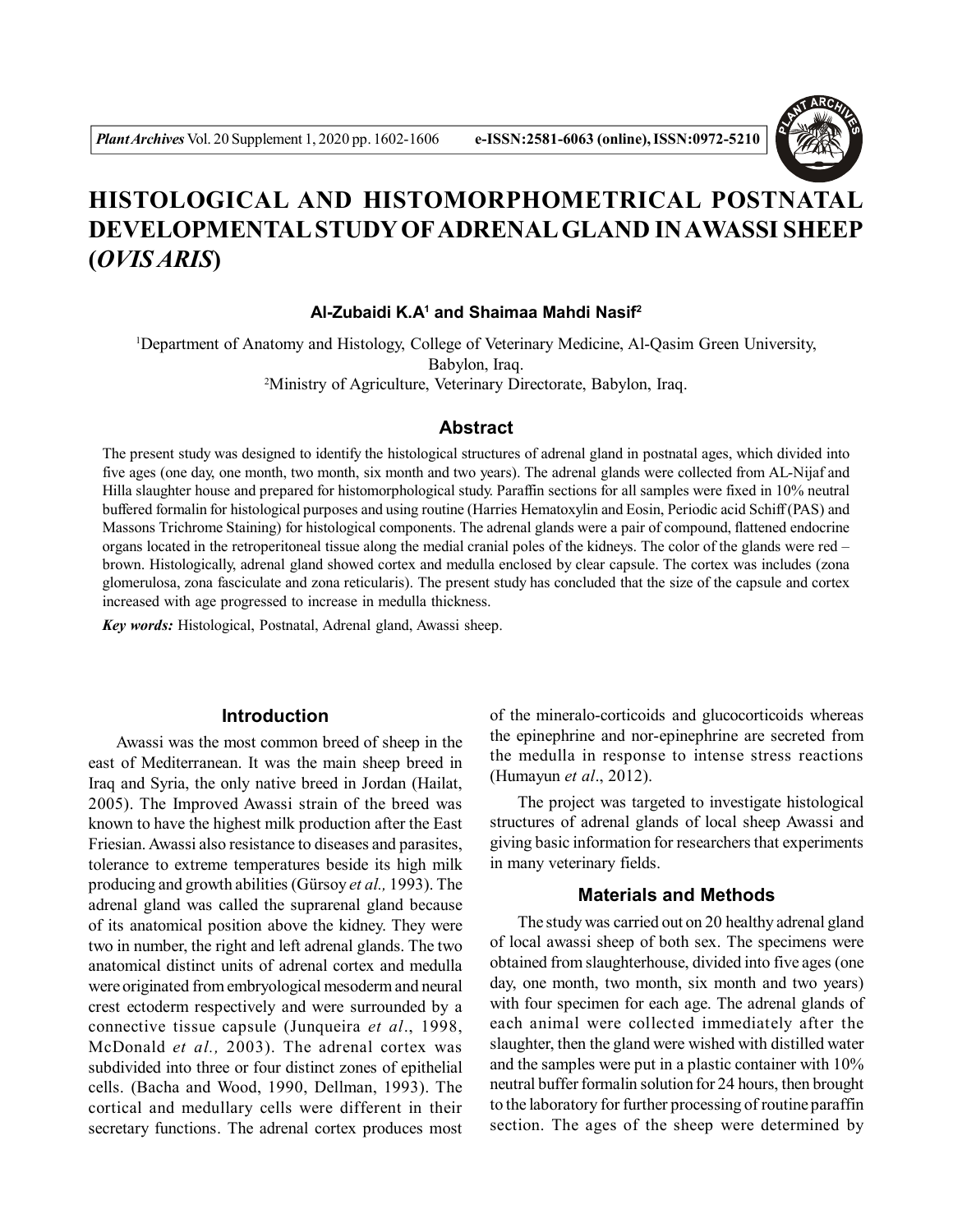dentition (Chibuzo, 2006).

The specimen were embedded in the solution of paraffin at melting point ranged from  $(56-58)$ °C) of paraffin bath for four hours, for two changes. Serially, the specimen were sectioned in a plane at (6-7 um) by using rotary microtome. The prepared section were stained with Harries Hematoxylin and Eosin stain, Periodic acid Schiff (PAS) stain and Massons Trichrome Stain.

A computerized program, the statistical package for social sciences (SPSS) version 24 was used to calculate the statistics. The statistical analysis of data for histological parameters had done by, descriptive statistics: Mean and Standard error, Statistical analysis of data was performed on the basis of one-Way, ANOVA of Variance at significant level of (P<0.05) **(**Field, 2013**)**.

#### **Results and Discussion**

At  $1<sup>st</sup>$  day: The adrenal gland was surrounded by a thin capsule of collagenous and elastic fibers, with blood vessels and nerve, a thin of connective tissues trabeculae were penetrate to the cortex. The cells of cortex organized in cords, zona glomerulosa showed the glomeruli of irregular clusters or cords, the cells were cuboidal with darkly stain nuclei, zona fasciculata was differentiated and seen below the zona glomerulosa. Zona reticularis also could not be seen at this age. The medullary cells were arranged in clusters surrounded by sinusoids lined by endothelial cells, the same characteristic features of large epinephrine (EN) and small norepinephrine (NEN) cells of the previous stage. Ashok *et al*., (2011) were recorded that the capsule was strongly positive PAS, moderate this reaction in zona glomerulosa and zona fasciculate. (Fig. 1). In the present study the adrenal capsule was also give strong positive for Masson Trichrome (Fig. 2).





**Fig. 1:** Photomicrograph of adrenal gland in sheep at (one month) showing positive reaction of adrenal capsule (C), zona glomerulosa (ZG) zona fasciculate (ZF), blood vessles (B.V.) and thin trabeculae (arrows). PAS stain.  $(\times 20)$ .



**Fig. 2:** Photomicrograph of adrenal gland in sheep at one day showing strong positive for Masson Trichrome stain reaction of adrenal capsule and trabeculae (blue stain).  $(\times 20)$ .

recorded that the glands of these ages enclosed by a distinct thick capsule of collagenous, elastic and reticular fibers, a trabeculae of connective tissue extend from capsule to the cortex. A blood vessels, nerve ending were present in the capsule. The present study was stated that the zonations (three zones) of adrenal cortex could be differentiated at these ages  $(1^{st}, 2^{nd}, 6^{th})$  months of postnatal life (Fig. 3). Zona glomerulosa had an oval to rounded glomeruli. Each glomerulus surrounded by a trabeculae of capsule content. Between the glomeruli a sinusoids lined by endothelial cells. The cells of this zone were cuboidal with an oval nucleus. The cells of zona fasciculate were columnar with rounded nucleus and acidophilic cytoplasm arranged as a cords in radial direction, surrounded by sinusoidal capillaries. The cells which had binucleated were seen. Similar observations of Prasad and Yadava (1972), AL-Taay (2007) in buffaloes.

The present study were recorded that the zona glomerulosa at  $1<sup>st</sup>$  and  $2<sup>nd</sup>$  months of postnatal life were thicker than the age of  $6<sup>th</sup>$  month. The zona fasciculate was the largest zone occupied approximately about 70 percent of cortex at 6 month of postnatal life. Prasad and Sinha (1981a) reported that the zona fasciculate was narrowest in dog and widest in goat. On the other hand Singh *et al.,* (1986) noted a zona combined of zona fasciculate and reticularis formed a major part of adrenal cortex in goat.



**Fig. 3:** Photomicrograph of adrenal gland in sheep at one month showing capsule (C), three distinct zone, zona glomerulosa (G) zona fasciculate, zona reticularis (R) and medulla. H & E stain  $(\times 10)$ .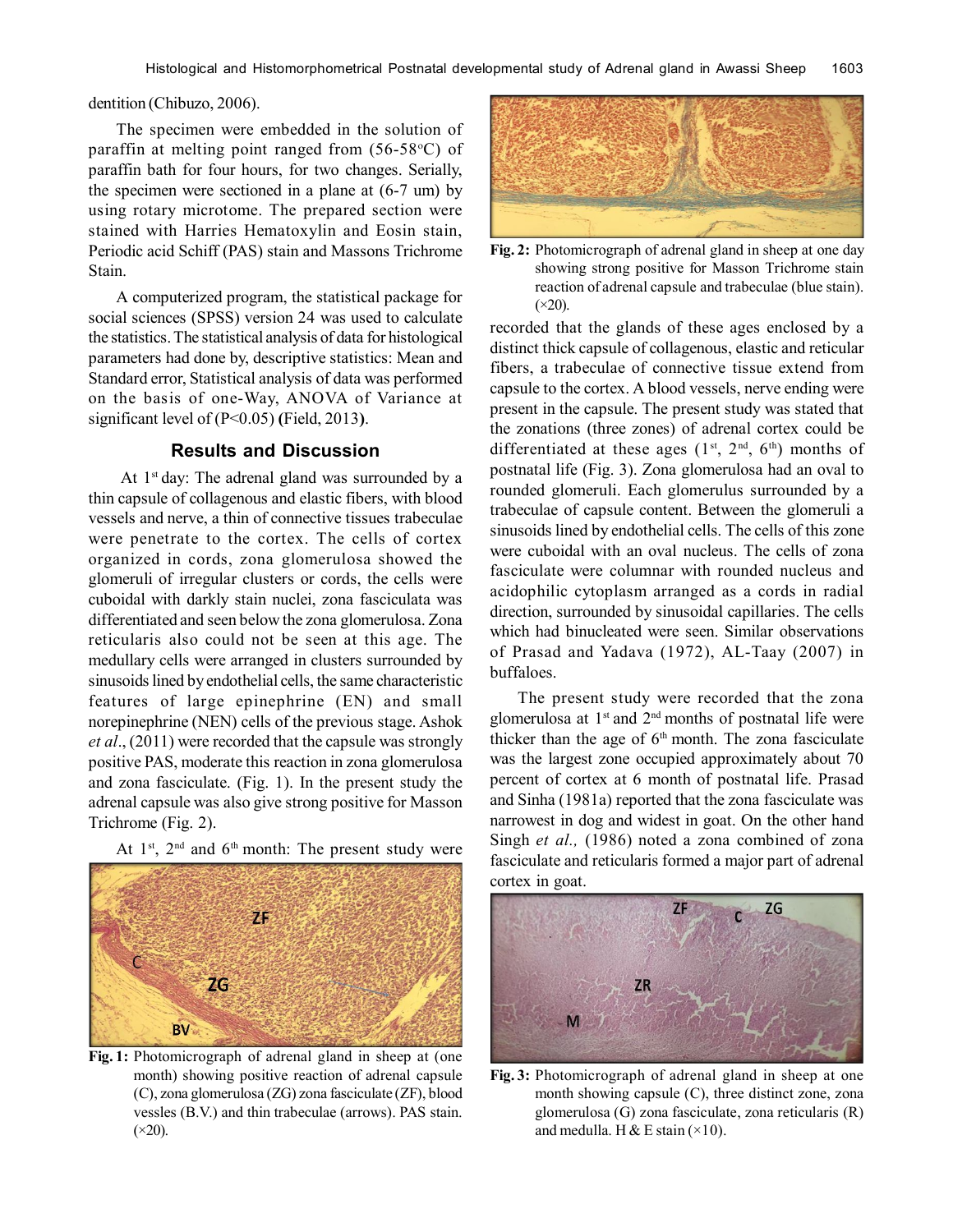

**Fig. 4:** Photomicrograph of adrenal gland in sheep life at six month showing dipping of fibrous content (blue stain) in medulla. Masson Trichrom stain (×40)

Paul *et al.*, (2016) mentioned that the zona fasciculate had a spongy appearance, due to the cytoplasmic lipid vacuoles left by extraction during routine histological processing. This observation was matched with the present study. However, Singh *et al.,* (1999) recorded that the increased lipid related to the glucocorticoids secretion in buffalo. The zona reticularis had a cord of intercrossing cuboidal cells forming a network. Each cord of it was surrounded by an irregular sinusoids. The histochemical reactions of present study at these ages showed strong PAS positive for capsule, zona glomerulosa and light positive PAS for zona reticularis.

The adrenal medulla at these ages of present study revealed a distinct demarcation of medulla from cortex. It had two distinct layers or zones. The outer epinephrine cellular layer had large columnar cells with eccentric spherical nuclei and granular acidophilic cytoplasm. The inner norepinephrine cellular layer had cells smaller than epinephrine with granular basophilic cytoplasm and centric nuclei, located near the central vein. Similar observations were recorded in goat by Prasad and Sinha (1981b).

Dipping of fibrous content of collage and reticular fibers from zona reticularis into medulla surrounded the cords of cells were be seen in present study (Fig. 4). Similar findings were recorded in buffalo by Prasad and Yadava (1972) and sheep by Prasad and Sinha (1981b).



**Fig. 5:** Photomicrograph of adrenal gland in sheep at two years showing Capsule (C), three distinct zone Zona Glomerulosa (ZG), Zona fasciculate (ZF), Zona Reticularis (ZR), Medulla (M), Sinusoids (blue arrow) and Trabeculae (arrow). H & E stain  $(\times 10)$ .



**Fig. 6:** Photomicrograph of adrenal gland in sheep at two years showing medulla with lightly positive reaction of PAS stain (M), zona reticularis (ZR), central vein and irregular sinusoids (arrow),  $(\times 20)$ .

At 2 years ages: The present observations stated that the adrenal gland enclosed by thick capsule.

Three cortical zones were seen in adrenal gland of sheep of present study. Zona glomerulosa, the outer most zone below the capsule consist of glomeruli of spherical cells with the sinusoids.

 Below the previous zone, the zona fasciculate were seen as a widest zone of adrenal cortex, composed of columnar cells arranged in radiate columns surrounded the sinusoids. The cells had spherical nuclei with acidophilic cytoplasm and frequent binuclated contained lipid vacuoles with spongy appearance. Paul *et al.,* (2016) in goat were recorded a transitional zone above the zona fasciculate. Under the zona fasciculate the zona reticularis (Fig. 5), the inner most zone of the cortex, had polygonal cells with spherical nucleus in irregular arrangement and anastomosing cords. These findings were in agreement with Bacha and Bacha (2000) in mammals.

The present observations of adrenal medulla in sheep at this age showed avoid or polyhedral groups of cells, arranged in two zones or layers. The outer layer (epinephrine cells) with spherical eccentric nuclei and this represented the major part of medulla. The inner layer was norepinephrine cells, with centrally nucleus. Central vein was seen with irregular sinusoids surrounded the medulla cells (Fig. 6). The connective tissue fibers entering the medulla and surrounding the epinephrine cells were seen in the present study and these fibers also showed positive Masson's Trichrome reactions (Fig. 7).



**Fig. 7:** Photomicrograph of adrenal gland in sheep at two years showing fibers in medulla of positive Masson's Trichrome reactions.  $(\times 20)$ .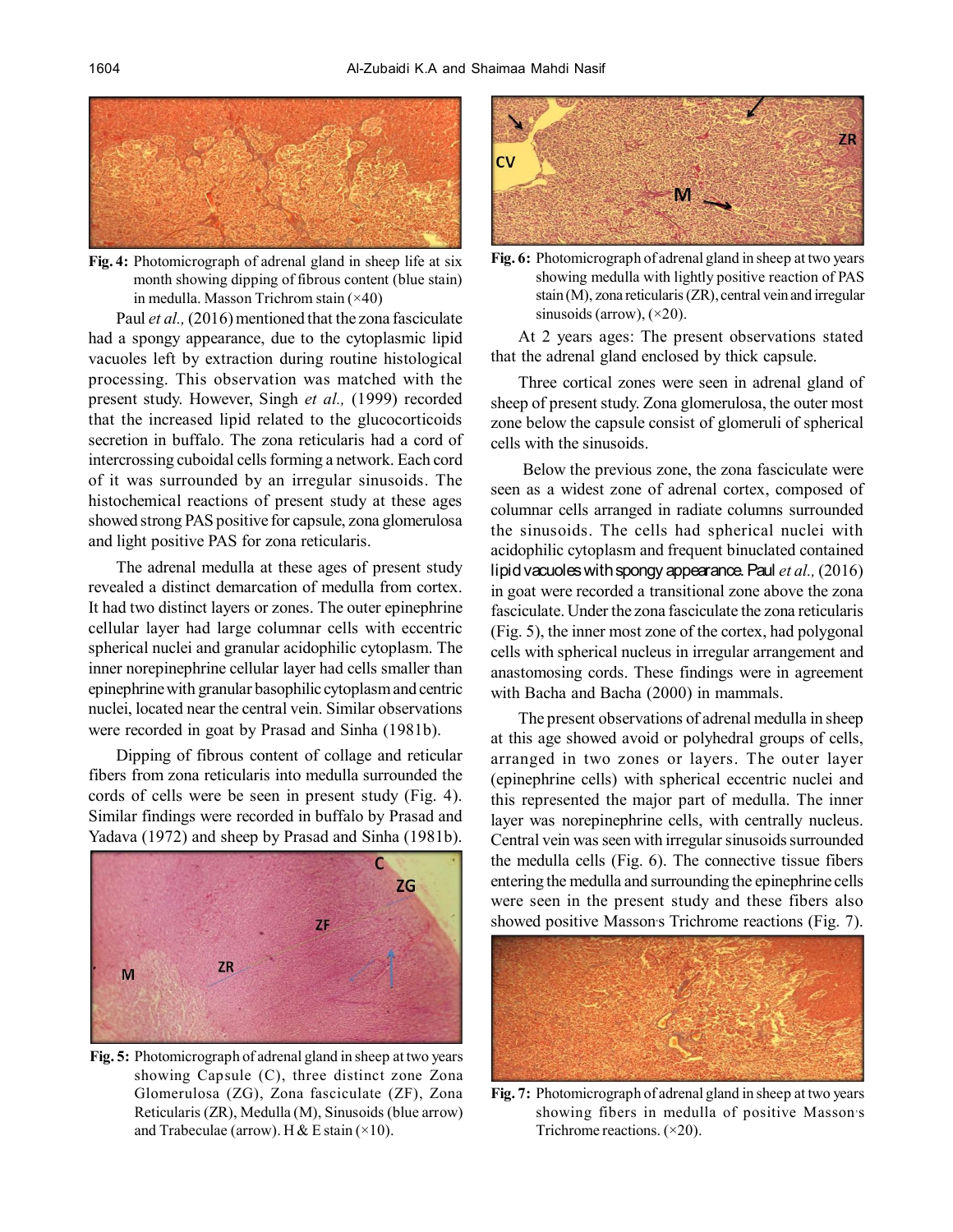| <b>Thickness</b> | <b>Thickness</b>         | <b>Thickness</b>  | <b>Thickness</b>         | <b>Thickness</b> | parameter |
|------------------|--------------------------|-------------------|--------------------------|------------------|-----------|
| of               | of Zona                  | of Zona           | of Zona                  | of               |           |
| <b>Medulla</b>   | reticularis              | fasciculate       | glomerulosa              | Capsule          |           |
| $(u_m)$          | $(\mathbf{u}\mathbf{m})$ | (um)              | (um)                     | (nm)             | Day       |
| $39.61 \pm 3.22$ |                          | $45.60 \pm 02.33$ | $\overline{10.55}$ ±0.62 | $4.75 \pm 0.32$  | $1$ day   |
| $48.33 \pm 2.34$ | $27.32 \pm 2.31$         | $46.70 \pm 3.55$  | $11.60 \pm 0.3$          | $6.12 \pm 0.42$  | 1 month   |
| $90.51 \pm 3.66$ | $31.44\pm3.21$           | $52.60 \pm 5.32$  | $12.73 \pm 0.69$         | $7.50\pm0.64$    | 2 month   |
| $98.71 \pm 3.1$  | $44.22 \pm 3.1$          | $61.21 \pm 4.33$  | $16.82 \pm 0.85$         | $10.50 \pm 0.66$ | 6 month   |
| $115.3 \pm 4.21$ | $59.87 \pm 4.3$          | $70.80 \pm 5.88$  | 14.55±0.25               | $8.50 \pm 0.70$  | 2 year    |

**Table 3:** Showing thickness of cortex zones and medulla in sheep life.

These observations were similar to the study of Dellmann (1993) in ruminant.

The overall average of thickness capsule in ages (one day, one month, two month, six months and two years) its  $(4.75\pm0.32, 6.12\pm0.42, 7.50\pm0.64, 10.50\pm0.66,$ 8.50±0.70) um respectively, table 1.

The measurements of the capsular thickness showed a gradual increment till six months, then decrease in thickness at age two years. These increase of the capsule was due to the increase in the fibrous content, blood vessels and nerves and melanin pigments cells (Bacha and Bacha, 2000). Prasad and Yadava (1972) noted a fairly thick capsule rich with blood vessels and nerves in buffaloes.

The overall average of thickness zona glomerulosa in ages (one day, one month, two month, six month and two years) was (10.55±0.62, 11.60±0.3, 12.73±0.69, 16.82±0.85, 14.55±0.25) um respectively table 1. The present study showed this zone increased in thickness gradually in aged (one day, one month, two month, six month) but in aged (two years) was decrease. This observation agreement with Singh *et al*., (1986) and (Bacha and Bacha, 2000). Mentioned the zona glomerulosa at 1-3 months of age was relatively thicker becoming narrower as the age advances up to 9 months.

The overall average of thickness zona fasciculata in ages (one day, one month, two month, six month and two years) its (45.60±02.33, 46.70±3.55, 52.60±5.32, 61.21 $\pm$ 4.33, 70.80 $\pm$ 5.88) um respectively table 1. The zona fasciculate was broadest zones of cortex. This zone gradually increases in its thickness from one month onwards. Singh *et al*., (1986) observed a combined zone of zona fasciculata and reticularis constituting a major part of cortex in goats. The present study showed highly significant differences ( $P \le 0.05$ ) between different age sheep. These present results were established by other workers, 'Prasad and Sinha (1981a) who reported their micrometrical findings reported that this zone was widest in goat and narrowest in dog and among the cortical zones, zona fasciculata was largest in all the domestic animals.

The hypertrophy and hyperplasia was consequent of secretory function increased as production of hormones to adverse stress of environment (Nazki *et al.,* 1986).

The overall average of zona reticularis in ages (one month, two month, six month and two years) was  $(27.32 \pm$ 2.31, 31.44±3.21, 44.22±3.1, 59.87±4.3) um respectively table 1. In age one day

showed zona reticularis mixed with zona fasciculate.

Garven (1968) reported a definite cortex differentiation in to three zones, the zona reticularis developing last in children. Finerty and Cowdry, (1962) was suggested that zona reticularis of adult cortex was a remnant of fetal cortex. The other ages reported significant differences ( $P \le 0.05$ ) between different ages. Singh *et al*., (1986) seen could not make sharp distinction between zona fasciculata and reticularis and found that the size of the cortex was formed by the combined zones of zona fasciculata and reticularis.

The overall average of medulla thickness in ages (one day, one month, two month, six month and two years) was (39.61±3.22, 48.33±2.34, 90.51±3.66, 98.71±3.1, 115.3±4.21) um respectively table 1. The present study the medulla showed a remarkable increase in size of t medulla with postnatal age advanced till two years.

#### **References**

- Al-Taay, M.M.K. (2007). Anatomical and Histological study of thyroid and parathyroid glands in Iraqi buffalo (*Bubalus bubalis*) with referring to the seasonal changes. M.Sc. Thesis. College of Veterinary Medicine. Baghdad. Iraq.
- Ashok, N., K.R. Harshan and J.J. Chungath (2011). Histochemical studies on the developing adrenal gland in crossbred goat foetuses (*Capra hircus*). *Tamil Nadu Journal of Veterinary and Animal Sciences.,* **7:** 193-197.
- Bacha, W.J. and L.M. Bacha (2000). Color atlas of veterinary histology 2nd ed. Lippin coot Williams and wilkins.
- Bacha, W.J. and L.M. Wood (1990). Color atlas of veterinary histology Lea and Febiger Philadelphia. London. 178-185.
- Chibuzo, G. A. (2006). The teeth in: Ruminant Dissection Guide: A Regional Approach in the Goats. 2nd revised ed. Beth-Bekka Academic Publishers, Maiduguri Nigeria. 59-61.
- Dellman, H.D. (1993). Textbook of Veterinary Histology. 4th Edition, Lea and Febiger, Williams and Wilkins, A Waverly Company. 280-282.
- Field, A. (2013). Discovering statistics using IBM SPSS statistics, Sage.
- Finerty, J.C. and E.V. Cowdry (1962). A Text Book of Histology.